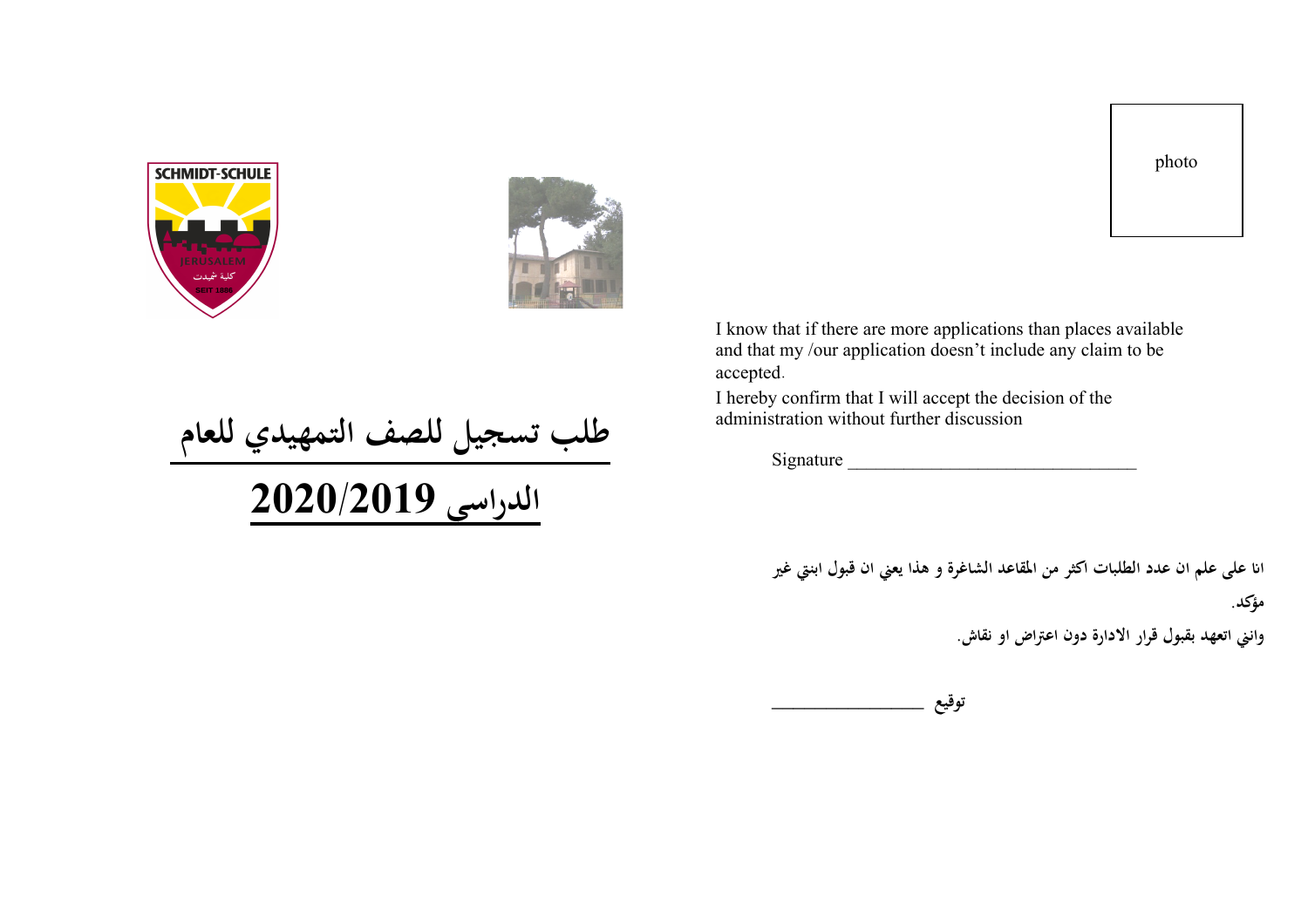| <u>الرجاء تعبينة هذا الطلب حسب السجلات الرسمية .</u>                                                 | Please fill this application according to the official documents                                                                                                                                                               |  |  |
|------------------------------------------------------------------------------------------------------|--------------------------------------------------------------------------------------------------------------------------------------------------------------------------------------------------------------------------------|--|--|
| • <u>معلومات شخصية عن الطالبة:</u>                                                                   | Personal Information:<br>$\bullet$                                                                                                                                                                                             |  |  |
| اسم الطالبة الرباعي:                                                                                 | Full Name in the contract of the contract of the contract of the contract of the contract of the contract of the contract of the contract of the contract of the contract of the contract of the contract of the contract of t |  |  |
| تاريخ الولادة: ______/ ______/ _____ مكان الولادة ______                                             | Date Of Birth / / Place of Birth<br>Month<br>Day<br>Year                                                                                                                                                                       |  |  |
| سنة<br>شهر<br>يوم                                                                                    | Nationality Citizenship                                                                                                                                                                                                        |  |  |
| الجنسية : التقومية : القومية :                                                                       |                                                                                                                                                                                                                                |  |  |
|                                                                                                      | Passport No. Saved in Section 1 Section 1 Section 1 Section 1 Section 1 Section 1 Section 1 Section 1 Section 1 Section 1 Section 1 Section 1 Section 1 Section 1 Section 1 Section 1 Section 1 Section 1 Section 1 Section 1  |  |  |
|                                                                                                      |                                                                                                                                                                                                                                |  |  |
|                                                                                                      | P.O.Box Postal Code                                                                                                                                                                                                            |  |  |
|                                                                                                      |                                                                                                                                                                                                                                |  |  |
| هاتف البيت :                                 المحمول :                                               | Tel. No. (Home) Mobile                                                                                                                                                                                                         |  |  |
| اسم المحضانه :                                                                                       | Name of the Kindergarten:                                                                                                                                                                                                      |  |  |
| • <u>معلومات عن الاب :</u>                                                                           | Information about the Father:                                                                                                                                                                                                  |  |  |
| اسم الأب الرباعي :                                                                                   | Full Name                                                                                                                                                                                                                      |  |  |
|                                                                                                      | Date of Birth / / Place of Birth                                                                                                                                                                                               |  |  |
| سنة<br>شهر<br>يوم                                                                                    | Day<br>Month<br>Year                                                                                                                                                                                                           |  |  |
| الجنسية : التقومية : القومية :                                                                       | Nationality Citizenship                                                                                                                                                                                                        |  |  |
| رقم الـهويـة :                               اصدرت فـي                                               |                                                                                                                                                                                                                                |  |  |
|                                                                                                      |                                                                                                                                                                                                                                |  |  |
| التعليم : الشهادة : الشادة : الشهادة : الشهادة : الشهادة : الشهادة : الشهادة : الشهادة : الشهادة : ا | Education: Degree                                                                                                                                                                                                              |  |  |
| اسم المدرسة : _______________ اسم الـجامعة : ________                                                | High school: University :                                                                                                                                                                                                      |  |  |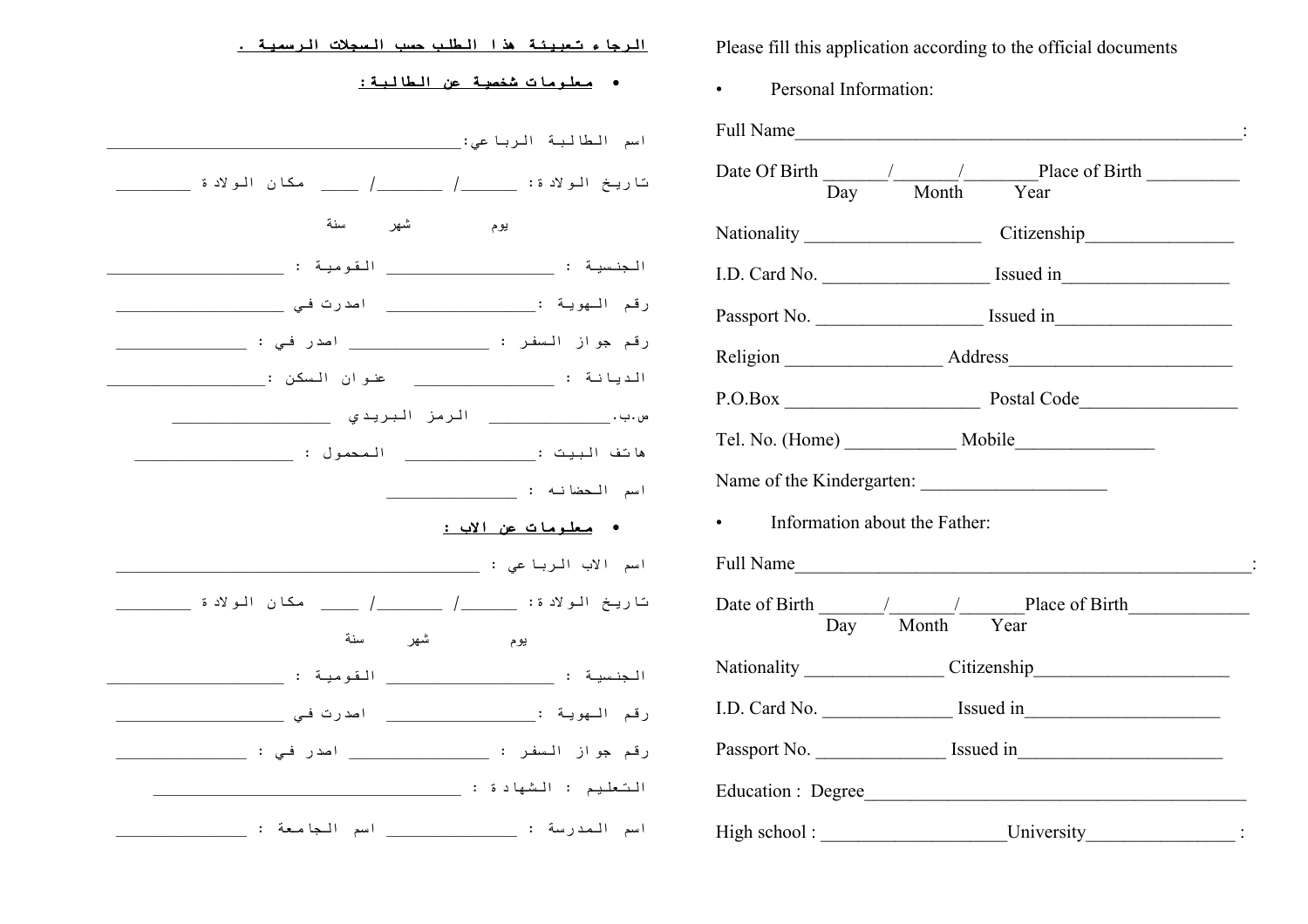|  |  | الحالة الاجتماعية متزوج ____ مطلق _____ منفصل ____ أرمل ____                                                        |
|--|--|---------------------------------------------------------------------------------------------------------------------|
|  |  |                                                                                                                     |
|  |  | اللغات التي يتقنها تحديد الممستوى:(ممتاز ،جيدجد ا ،جيد ، ضعيف)<br> محادثة    فراءة   كتابة   مسلمة   معادية   كتابة |
|  |  |                                                                                                                     |
|  |  |                                                                                                                     |
|  |  |                                                                                                                     |
|  |  | · معلومات عن اللام :                                                                                                |
|  |  |                                                                                                                     |
|  |  |                                                                                                                     |
|  |  |                                                                                                                     |
|  |  | رقم الـهويـة :______________________ اصدرت فـي ____________                                                         |
|  |  | رقم جواز السفر : __________________ اصدر في : _________                                                             |
|  |  |                                                                                                                     |
|  |  | اسم المدرسة: ______________________ اسم الجامعة : ___                                                               |
|  |  |                                                                                                                     |
|  |  |                                                                                                                     |
|  |  | الحالة الاجتماعية متزوجة ____ مطلقة _____ منفصلة ____ أرملة _                                                       |
|  |  |                                                                                                                     |
|  |  | اللغات التي تتقنها تحديد الممستوى :(ممتاز جيدجدا جيد ضعيف)<br> محادثة   قراءة   كتابة                               |

| الممها         |                                                                |  |  |  |  |  |
|----------------|----------------------------------------------------------------|--|--|--|--|--|
| البر           |                                                                |  |  |  |  |  |
| الحا           | Social Status : Married Divorced Separated Widow               |  |  |  |  |  |
| لمغة           |                                                                |  |  |  |  |  |
| اللغ<br>الل    | Other Language : Indicate level : Excellent, Good, Fair, Poor  |  |  |  |  |  |
|                | Written<br>Spoken<br>Read<br>Language                          |  |  |  |  |  |
|                |                                                                |  |  |  |  |  |
|                |                                                                |  |  |  |  |  |
|                | <b>Information about the Mother:</b>                           |  |  |  |  |  |
| ا سم           |                                                                |  |  |  |  |  |
| تا ریہ         | Date of Birth 1 / Place of Birth                               |  |  |  |  |  |
|                | Day Month Year                                                 |  |  |  |  |  |
| الجنا          | Nationality Citizenship                                        |  |  |  |  |  |
| رقم            |                                                                |  |  |  |  |  |
| رقم .          |                                                                |  |  |  |  |  |
| المشعا         | Degree Education:                                              |  |  |  |  |  |
| ا سم           |                                                                |  |  |  |  |  |
| المصها         |                                                                |  |  |  |  |  |
| البر           |                                                                |  |  |  |  |  |
| الحا           | Social Status : Married Divorced Separated Widow               |  |  |  |  |  |
|                | Languages : Native :                                           |  |  |  |  |  |
| لمغة           | Other Language : Indicate level : Excellent, Good, Fair, Poor. |  |  |  |  |  |
| $\frac{1}{11}$ | Written<br>Spoken<br>Read<br>Language                          |  |  |  |  |  |
|                |                                                                |  |  |  |  |  |
|                |                                                                |  |  |  |  |  |